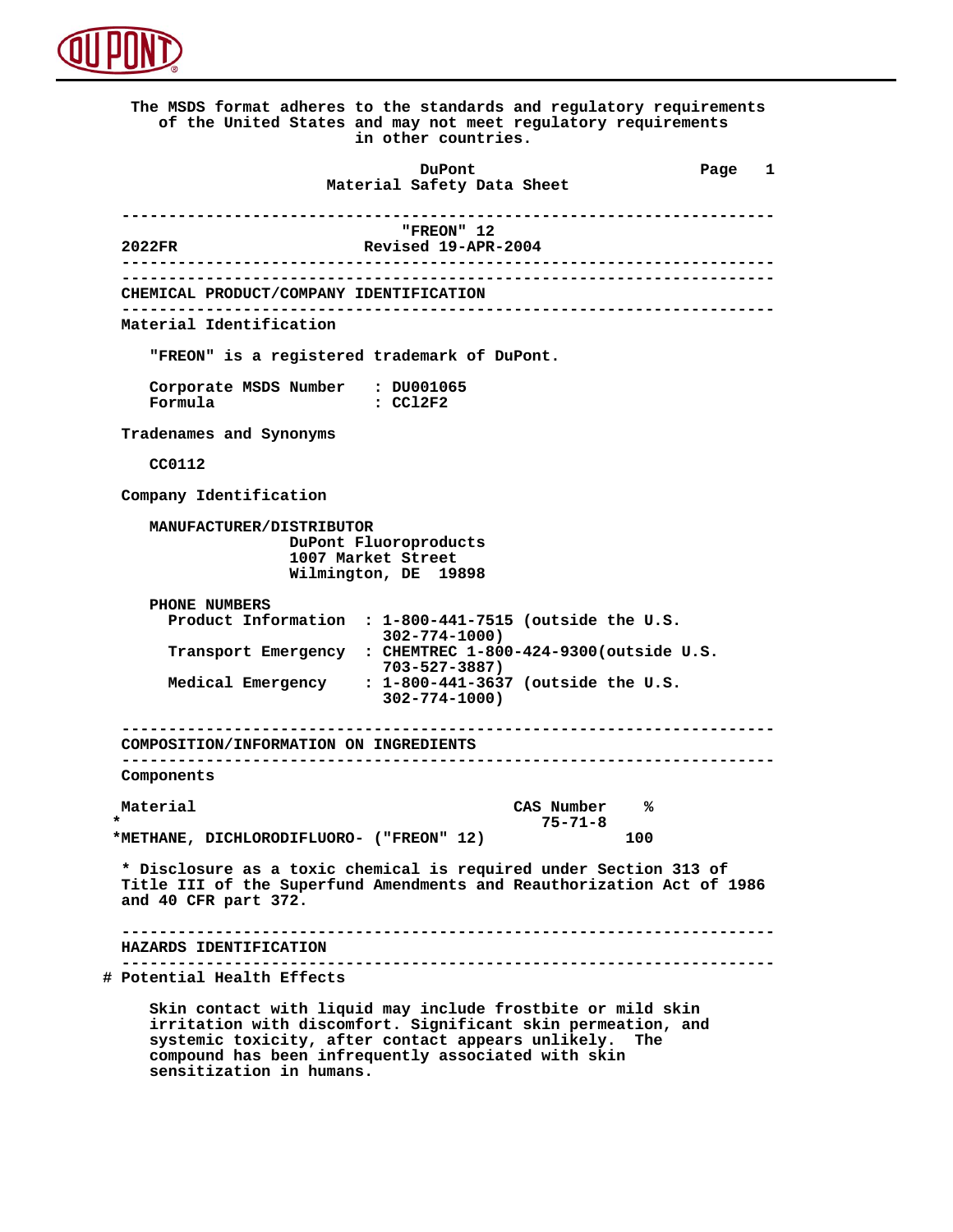# **2022FR DuPont Page 2 Material Safety Data Sheet**

# **(HAZARDS IDENTIFICATION - Continued)**

 **Eye contact with the liquid or high vapor concentrations may include irritation with discomfort, tearing, or blurring of vision.**

 **Higher exposures may cause irritation of the upper respiratory passages, with coughing and discomfort; temporary nervous system depression with anaesthetic effects such as dizziness, headache, confusion, incoordination, and loss of consciousness; temporary alteration of the heart's electrical activity with irregular pulse, palpitations, or inadequate circulation. Gross overexposure may cause fatality.**

 **Carcinogenicity Information**

 **None of the components present in this material at concentrations equal to or greater than 0.1% are listed by IARC, NTP, OSHA or ACGIH as a carcinogen.**

 **---------------------------------------------------------------------- FIRST AID MEASURES ----------------------------------------------------------------------**

#### **First Aid**

### **INHALATION**

 **If high concentrations are inhaled, immediately remove to fresh air. Keep person calm. If not breathing, give artificial respiration. If breathing is difficult, give oxygen. Call a physician.**

### **SKIN CONTACT**

 **In case of contact, flush skin with water. Treat for frostbite if necessary by gently warming affected area.**

### **EYE CONTACT**

 **In case of contact, immediately flush eyes with plenty of water for at least 15 minutes. Call a physician.**

## **INGESTION**

 **Ingestion is not considered a potential route of exposure.**

# **Notes to Physicians**

 **Because of a possible disturbance of cardiac rhythm, catecholamine drugs, such as epinephrine, should only be used with special caution in situations of emergency life support.**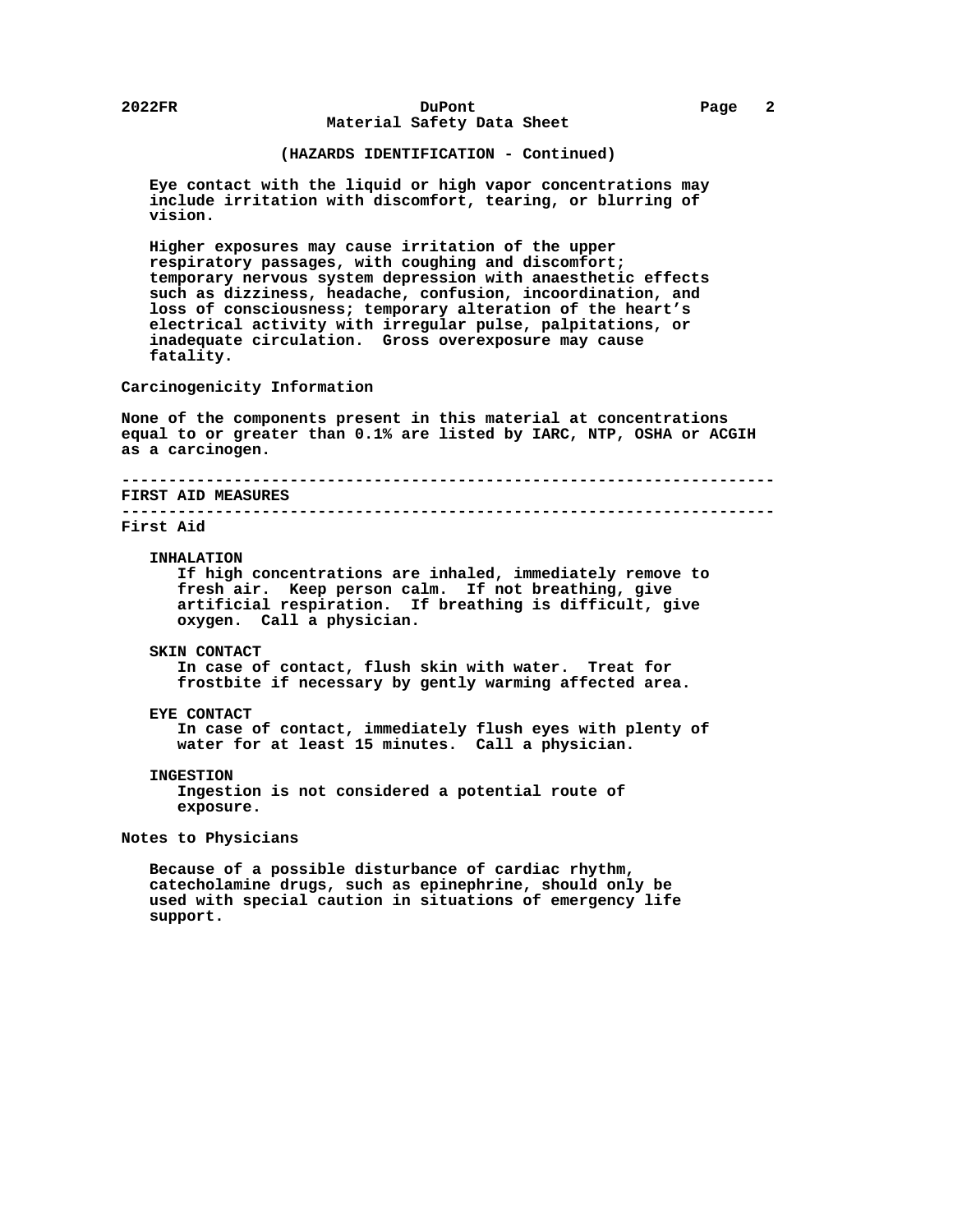**---------------------------------------------------------------------- FIRE FIGHTING MEASURES ---------------------------------------------------------------------- Flammable Properties Flash Point : Will not burn Flammable limits in Air, % by Volume :** Not applicable UEL **1988** : Not applicable  **Autoignition : >750 C (>1382 F) Fire and Explosion Hazards: Cylinders may rupture under fire conditions. Decomposition may occur. Extinguishing Media As appropriate for combustibles in area. Fire Fighting Instructions Use water spray or fog to cool containers. Self-contained breathing apparatus (SCBA) is required if cylinders rupture and contents are released under fire conditions. Water runoff should be contained and neutralized prior to release. ---------------------------------------------------------------------- ACCIDENTAL RELEASE MEASURES ---------------------------------------------------------------------- Safeguards (Personnel) NOTE: Review FIRE FIGHTING MEASURES and HANDLING (PERSONNEL) sections before proceeding with clean-up. Use appropriate PERSONAL PROTECTIVE EQUIPMENT during clean-up. Accidental Release Measures Ventilate area, especially low or enclosed places where heavy vapors might collect. Remove open flames. Use self-contained breathing apparatus (SCBA) for large spills. ---------------------------------------------------------------------- HANDLING AND STORAGE ---------------------------------------------------------------------- Handling (Personnel) Use with sufficient ventilation to keep employee exposure below recommended limits. Storage**

 **Clean, dry area. Do not heat above 52 deg C (125 deg F).**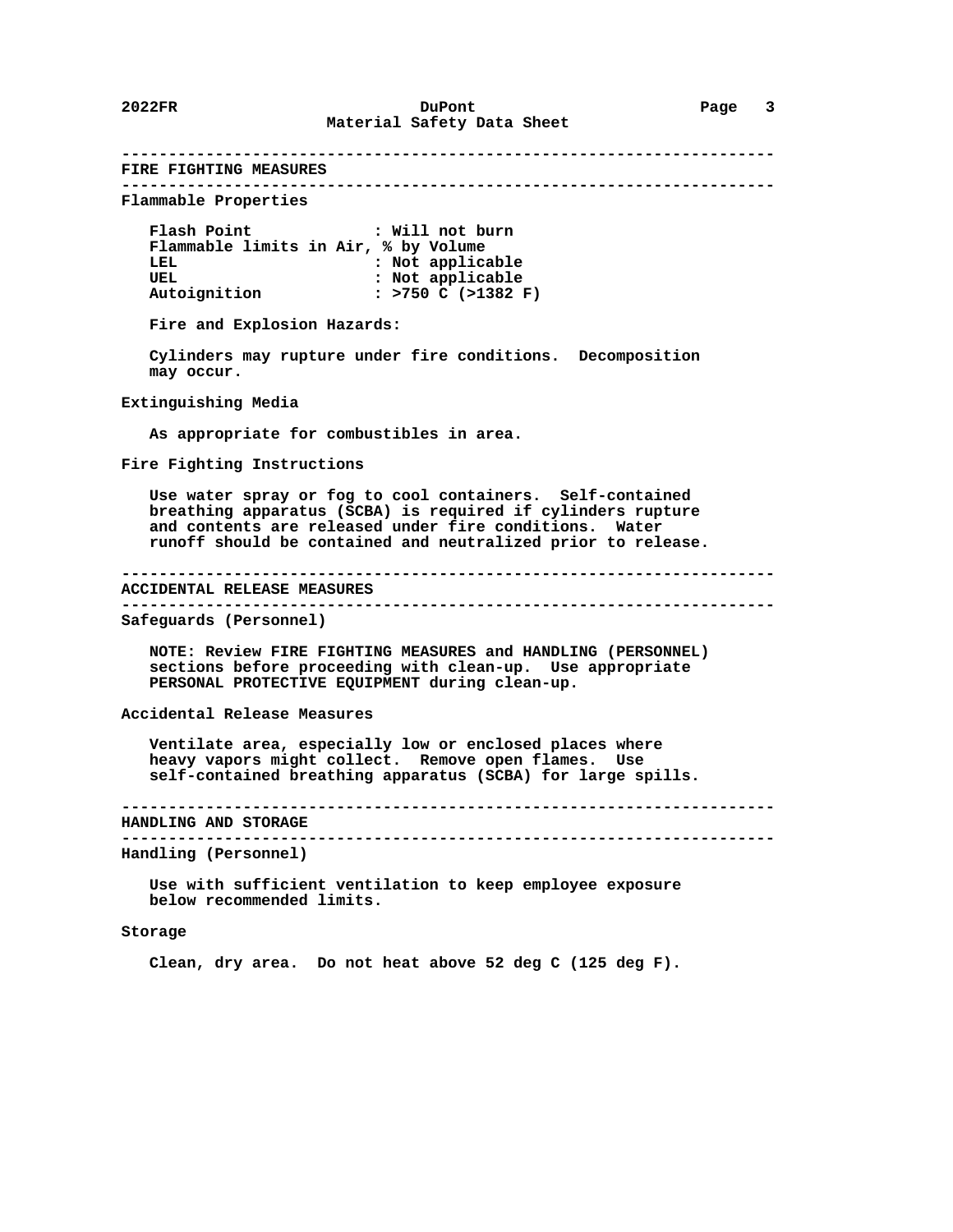**---------------------------------------------------------------------- EXPOSURE CONTROLS/PERSONAL PROTECTION ---------------------------------------------------------------------- Engineering Controls Normal ventilation for standard manufacturing procedures is generally adequate. Local exhaust should be used when large amounts are released. Mechanical ventilation should be used in low or enclosed places. Personal Protective Equipment Impervious gloves and chemical splash goggles should be used when handling liquid. Under normal manufacturing conditions, no respiratory protection is required when using this product. Self-contained breathing apparatus (SCBA) is required if a large release occurs. Exposure Guidelines Applicable Exposure Limits METHANE, DICHLORODIFLUORO- ("FREON" 12) PEL** (OSHA) : 1,000 ppm, 4,950 mg/m3, 8 Hr. TWA<br>TLV (ACGIH) : 1,000 ppm, 4,950 mg/m3, 8 Hr. TWA  **TLV (ACGIH) : 1,000 ppm, 4,950 mg/m3, 8 Hr. TWA, A4 :** None Established  **\* AEL is DuPont's Acceptable Exposure Limit. Where governmentally imposed occupational exposure limits which are lower than the AEL are in effect, such limits shall take precedence. ---------------------------------------------------------------------- PHYSICAL AND CHEMICAL PROPERTIES ---------------------------------------------------------------------- Physical Data Boiling Point : -29.8 C (-21.6 F) Vapor Pressure : 94.5 psia at 25 deg C (77 deg F) Vapor Density : 4.26 (Air = 1.0) :** 94.5 psia at 25 deg C (77 deg F)<br>**:** 4.26 (Air = 1.0)<br>at 25 deg C (77 deg F)  **% Volatiles : 100 WT% Solubility in Water : 0.028 WT% @ 25 C (77 F) at 1 atm pH : Neutral Odor : Slight ethereal Form**  $\begin{array}{ccc} \text{Form} & \text{: liquidfied gas} \\ \text{Color} & \text{: Clear, color1} \end{array}$ **Color** : Clear, colorless<br>Density : 1.315 g/cc at 25  **Density : 1.315 g/cc at 25 deg C (77 deg F) - Liquid**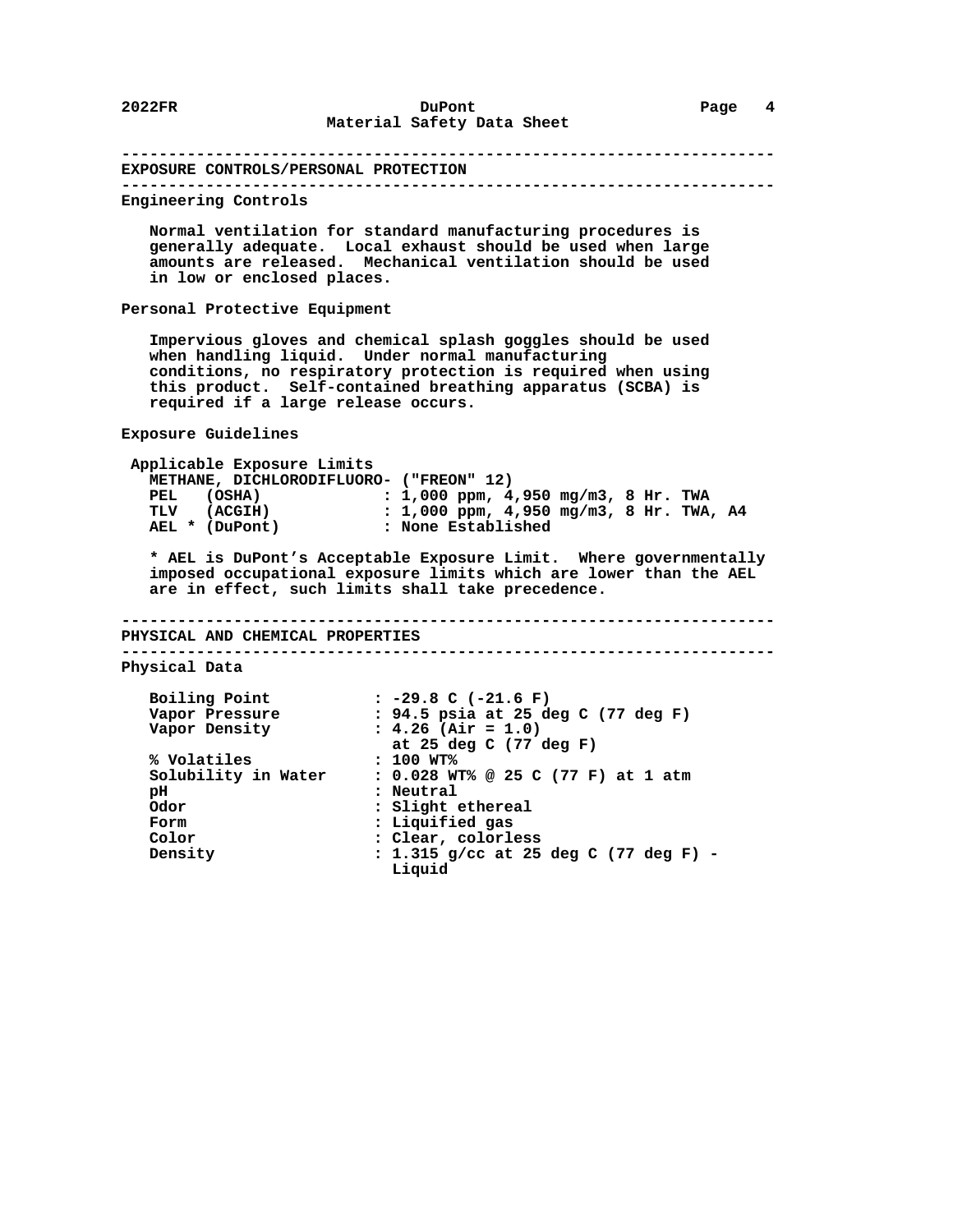**---------------------------------------------------------------------- STABILITY AND REACTIVITY ---------------------------------------------------------------------- Chemical Stability Material is stable. However, avoid open flames and high temperatures. Incompatibility with Other Materials Incompatible with alkali or alkaline earth metals- powdered Al, Zn, Be, etc. Decomposition Decomposition products are hazardous. "Freon" 12 can be decomposed by high temperatures (open flames, glowing metal surfaces, etc.) forming hydrochloric and hydrofluoric acids, and possibly carbonyl halides. These materials are toxic and irritating. Contact should be avoided. Polymerization Polymerization will not occur. ---------------------------------------------------------------------- TOXICOLOGICAL INFORMATION ---------------------------------------------------------------------- # Animal Data Inhalation 30 minute LC50: 800,000 ppm in rats Oral ALD: >1000 mg/kg in rats No significant irritation was seen when a mixture containing CFC-12 was sprayed onto the skin and eyes of animals. This material is untested for animal sensitization. Effects in animals from single high exposure by inhalation include anesthesia and irregular heartbeat (cardiac arrythmias) due to the heart being made more sensitive to adrenalin (cardiac sensitization). Repeated high exposures caused tremors, incoordination, reduced reflexes and altered respiratory function. Long-term studies showed no significant clinical, blood chemistry, or pathological effects following repeated or long term exposures.**

 **Effects in animals from repeated or long-term ingestion of this material include slight alterations in blood chemistry and body weight gain. No other clinical, biochemical or pathological signs of toxicity have been observed.**

 **Tests in animals demonstrate no carcinogenic activity and no developmental or reproductive toxicity. The compound does not produce heritable genetic damage in animals or genetic damage in bacterial and mammalian cell cultures.**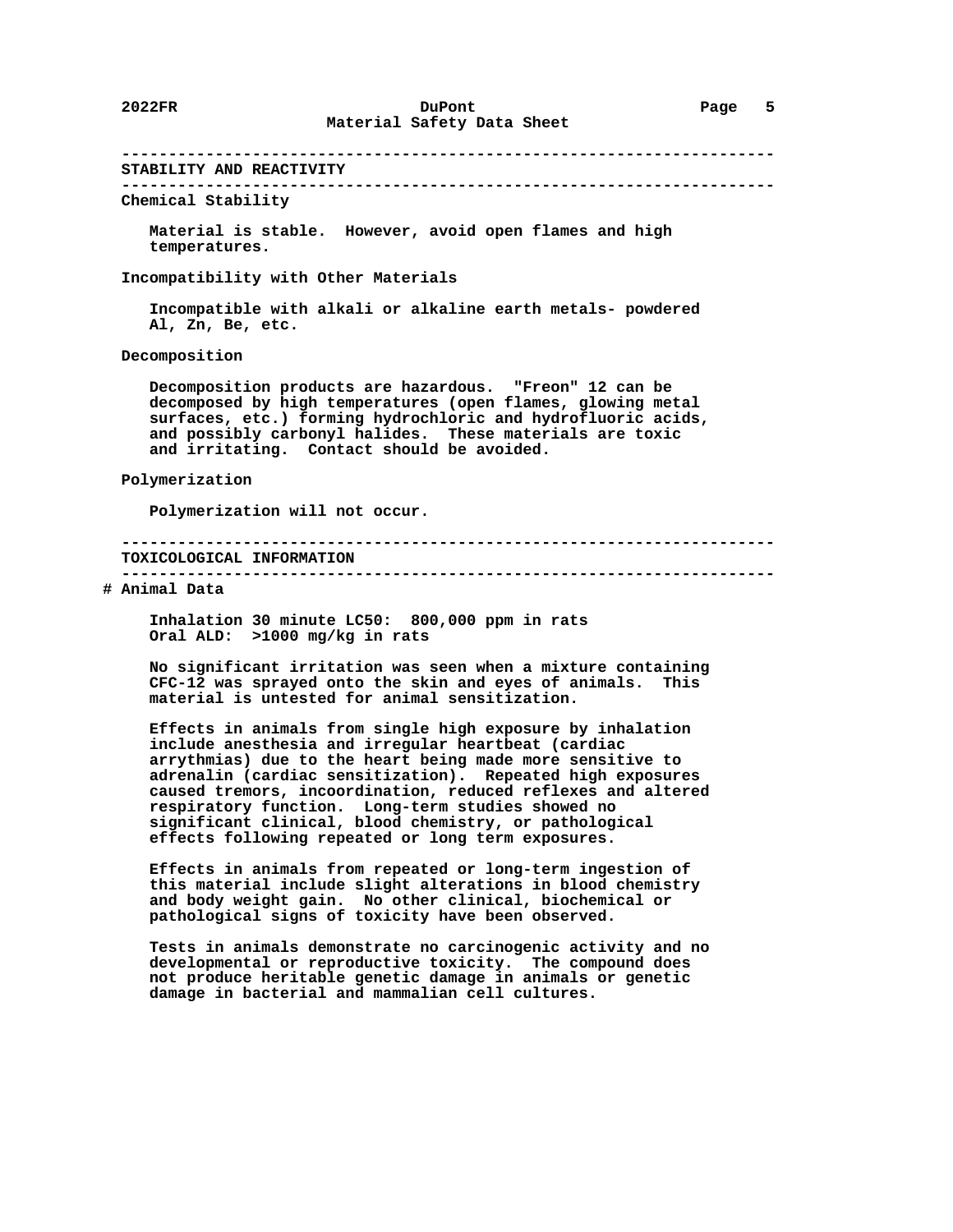**---------------------------------------------------------------------- ECOLOGICAL INFORMATION ---------------------------------------------------------------------- Ecotoxicological Information AQUATIC TOXICITY: 48 hour EC50 - Daphnia magna: 95 mg/L ---------------------------------------------------------------------- DISPOSAL CONSIDERATIONS ---------------------------------------------------------------------- Waste Disposal Comply with Federal, State, and local regulations. Reclaim by distillation or remove to a permitted waste facility. ---------------------------------------------------------------------- TRANSPORTATION INFORMATION ---------------------------------------------------------------------- Shipping Information DOT/IMO Proper Shipping Name : DICHLORODIFLUOROMETHANE Hazard Class<br>UN No.** UN No. <br> **DOT/IMO Label : NONF : NONFLAMMABLE GAS Shipping Containers Tank Cars. Cylinders Ton Tanks Reportable Quantity : 5,000 lbs./2,270 kg. ---------------------------------------------------------------------- REGULATORY INFORMATION ---------------------------------------------------------------------- U.S. Federal Regulations TSCA Inventory Status : Reported/Included. TITLE III HAZARD CLASSIFICATIONS SECTIONS 311, 312 Acute : Yes Chronic : No Fire : No Reactivity : No Pressure : Yes HAZARDOUS CHEMICAL LISTS SARA Extremely Hazardous Substance - No**